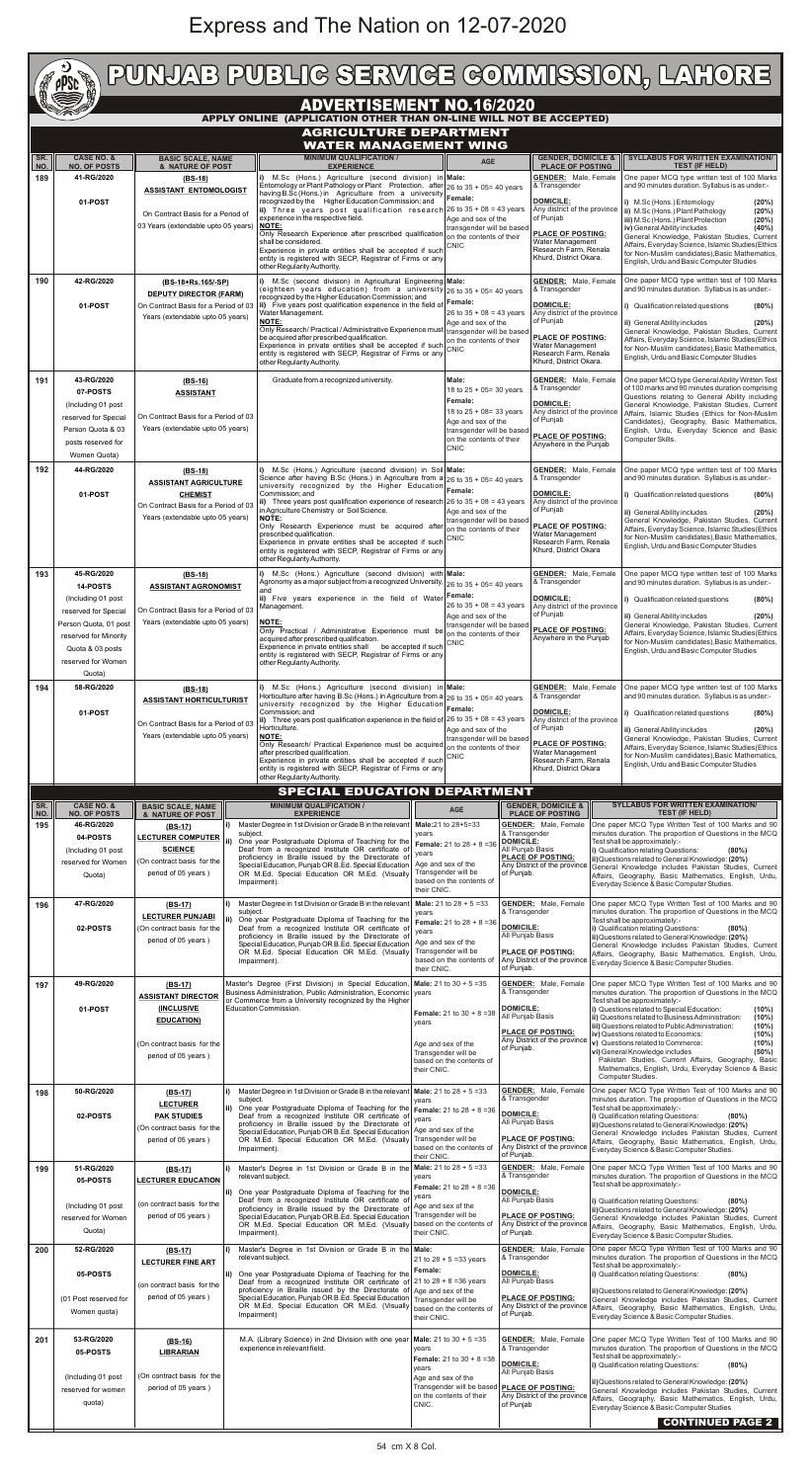## ADVERTISEMENT NO.16/2020



## **Page-2**

|            |                                              |                                                                                                                                                                                                                                                                                                                                                                                                                                       |                                                                                                                                                                                                                                       |                                                                                                                                          | <b>SPECIAL EDUCATION DEPARTMENT</b>                                                                                                                                         |                                                                                    |                                                                               |                                                                                                             |                                                                                                                                                                                                                                                                                                                  |                                                                                                                                                            |                                                                                                                                                                                                        |  |  |
|------------|----------------------------------------------|---------------------------------------------------------------------------------------------------------------------------------------------------------------------------------------------------------------------------------------------------------------------------------------------------------------------------------------------------------------------------------------------------------------------------------------|---------------------------------------------------------------------------------------------------------------------------------------------------------------------------------------------------------------------------------------|------------------------------------------------------------------------------------------------------------------------------------------|-----------------------------------------------------------------------------------------------------------------------------------------------------------------------------|------------------------------------------------------------------------------------|-------------------------------------------------------------------------------|-------------------------------------------------------------------------------------------------------------|------------------------------------------------------------------------------------------------------------------------------------------------------------------------------------------------------------------------------------------------------------------------------------------------------------------|------------------------------------------------------------------------------------------------------------------------------------------------------------|--------------------------------------------------------------------------------------------------------------------------------------------------------------------------------------------------------|--|--|
| SR.<br>NO. | <b>CASE NO. &amp;</b><br><b>NO. OF POSTS</b> | <b>BASIC SCALE, NAME</b><br>& NATURE OF POST                                                                                                                                                                                                                                                                                                                                                                                          | <b>MINIMUM QUALIFICATION /</b>                                                                                                                                                                                                        | <b>EXPERIENCE</b>                                                                                                                        | <b>AGE</b>                                                                                                                                                                  |                                                                                    |                                                                               | <b>GENDER, DOMICILE &amp;</b><br><b>PLACE OF POSTING</b>                                                    |                                                                                                                                                                                                                                                                                                                  |                                                                                                                                                            | <b>SYLLABUS FOR WRITTEN EXAMINATION/</b><br><b>TEST (IF HELD)</b>                                                                                                                                      |  |  |
| 202        | 54-RG/2020                                   | $(BS-17)$<br><b>LECTURER IN</b>                                                                                                                                                                                                                                                                                                                                                                                                       | M.A (Special Education) in 1st Division or<br>Grade B with specialization in the field of                                                                                                                                             |                                                                                                                                          | <b>Male:</b> 21 to $28 + 5 = 33$ years<br><b>Female:</b> 21 to $28 + 8 = 36$ years                                                                                          |                                                                                    | <b>GENDER:</b> Male, Female<br>& Transgender                                  |                                                                                                             |                                                                                                                                                                                                                                                                                                                  | One paper MCQ Type Written Test of 100 Marks and 90<br>minutes duration. The proportion of Questions in the MCQ                                            |                                                                                                                                                                                                        |  |  |
|            | 01-POST                                      | <b>MENTALLY RETARDED</b>                                                                                                                                                                                                                                                                                                                                                                                                              | Mentally Retarded.<br><b>OR</b><br>Master's Degree in Psychology in 1st Division                                                                                                                                                      |                                                                                                                                          | Age and sex of the Transgender will be<br>based on the contents of their CNIC.                                                                                              | <b>DOMICILE:</b><br>All Punjab Basis                                               |                                                                               |                                                                                                             | Test shall be approximately:-<br>i) Questions related Special<br>(30%)                                                                                                                                                                                                                                           |                                                                                                                                                            |                                                                                                                                                                                                        |  |  |
|            |                                              | <b>FIELD</b>                                                                                                                                                                                                                                                                                                                                                                                                                          | or Grade B.                                                                                                                                                                                                                           |                                                                                                                                          |                                                                                                                                                                             |                                                                                    |                                                                               | <b>PLACE OF POSTING:</b>                                                                                    | <b>Education (Mentally Retarded)</b><br>ii) Questions related Psychology                                                                                                                                                                                                                                         |                                                                                                                                                            | (30%)                                                                                                                                                                                                  |  |  |
|            |                                              | (On contract basis for the                                                                                                                                                                                                                                                                                                                                                                                                            |                                                                                                                                                                                                                                       |                                                                                                                                          |                                                                                                                                                                             |                                                                                    | of Puniab                                                                     | Any District of the province                                                                                |                                                                                                                                                                                                                                                                                                                  | iii) General Knowledge includes<br>$(40\%)$<br>Pakistan Studies, Current Affairs, Geography,<br>Basic                                                      |                                                                                                                                                                                                        |  |  |
|            |                                              | period of 05 years)                                                                                                                                                                                                                                                                                                                                                                                                                   |                                                                                                                                                                                                                                       |                                                                                                                                          |                                                                                                                                                                             |                                                                                    |                                                                               |                                                                                                             | Computer Studies.                                                                                                                                                                                                                                                                                                | Mathematics, English, Urdu, Everyday Science & Basic                                                                                                       |                                                                                                                                                                                                        |  |  |
| 203        | 55-RG/2020                                   | (BS-17)<br><b>LECTURER ISLAMIYAT</b>                                                                                                                                                                                                                                                                                                                                                                                                  | relevant subject.                                                                                                                                                                                                                     |                                                                                                                                          | Master Degree in 1st Division or Grade B in the   Male: 21 to $28 + 5 = 33$ years<br><b>Female:</b> 21 to $28 + 8 = 36$ years                                               |                                                                                    |                                                                               | <b>GENDER:</b> Male, Female<br>& Transgender                                                                |                                                                                                                                                                                                                                                                                                                  | One paper MCQ Type Written Test of 100 Marks and 90<br>minutes duration. The proportion of Questions in the MCQ                                            |                                                                                                                                                                                                        |  |  |
|            | 02-POSTS                                     |                                                                                                                                                                                                                                                                                                                                                                                                                                       | ii) One year Postgraduate Diploma of Teaching                                                                                                                                                                                         |                                                                                                                                          | Age and sex of the Transgender will be<br><b>DOMICILE:</b><br>based on the contents of their CNIC.                                                                          |                                                                                    |                                                                               | Test shall be approximately:-<br>i) Qualification relating Questions:                                       |                                                                                                                                                                                                                                                                                                                  | (80%)                                                                                                                                                      |                                                                                                                                                                                                        |  |  |
|            |                                              | (On contract basis for the<br>period of 05 years)                                                                                                                                                                                                                                                                                                                                                                                     | for the Deaf from a recognized Institute OR<br>certificate of proficiency in Braille issued by the<br>Directorate of Special Education, Punjab OR                                                                                     |                                                                                                                                          |                                                                                                                                                                             |                                                                                    |                                                                               | All Punjab Basis<br><b>PLACE OF POSTING:</b>                                                                | ii) Questions related to General Knowledge: (20%)                                                                                                                                                                                                                                                                |                                                                                                                                                            |                                                                                                                                                                                                        |  |  |
|            |                                              |                                                                                                                                                                                                                                                                                                                                                                                                                                       | B.Ed. Special Education OR M.Ed. Special<br>Education OR M.Ed. (Visually Impairment).                                                                                                                                                 |                                                                                                                                          |                                                                                                                                                                             | of Punjab                                                                          |                                                                               | Any District of the province                                                                                |                                                                                                                                                                                                                                                                                                                  | General Knowledge includes Pakistan Studies, Current<br>Affairs, Geography, Basic Mathematics, English, Urdu,<br>Everyday Science & Basic Computer Studies |                                                                                                                                                                                                        |  |  |
| 204        | 56-RG/2020                                   | $(BS-17)$                                                                                                                                                                                                                                                                                                                                                                                                                             | i)                                                                                                                                                                                                                                    | M.A. (Special Education) in 1st Division or                                                                                              | <b>Male:</b> 21 to $28 + 5 = 33$ years                                                                                                                                      |                                                                                    |                                                                               | <b>GENDER:</b> Male, Female                                                                                 |                                                                                                                                                                                                                                                                                                                  | One paper MCQ Type Written Test of 100 Marks and 90                                                                                                        |                                                                                                                                                                                                        |  |  |
|            |                                              | <b>LECTURER IN BLIND</b>                                                                                                                                                                                                                                                                                                                                                                                                              |                                                                                                                                                                                                                                       | Grade B with specialization in the field of Blind.<br><b>Female:</b> 21 to $28 + 8 = 36$ years<br>Age and sex of the Transgender will be |                                                                                                                                                                             |                                                                                    | <b>DOMICILE:</b>                                                              | & Transgender                                                                                               |                                                                                                                                                                                                                                                                                                                  | minutes duration. The proportion of Questions in the MCQ<br>Test shall be approximately:-<br>i) Qualification relating Questions:                          |                                                                                                                                                                                                        |  |  |
|            | 01-POST                                      | <b>FIELD</b><br>(On contract basis for the                                                                                                                                                                                                                                                                                                                                                                                            | ii) Certificate of Proficiency in Braille issued by<br>or B.Ed. (Special Needs).                                                                                                                                                      | the Directorate of Special Education, Punjab                                                                                             | based on the contents of their CNIC.                                                                                                                                        |                                                                                    |                                                                               | All Punjab Basis<br><b>PLACE OF POSTING:</b>                                                                | ii) Questions related to General Knowledge: (20%)<br>General Knowledge includes Pakistan Studies, Current                                                                                                                                                                                                        |                                                                                                                                                            | (80%)                                                                                                                                                                                                  |  |  |
|            |                                              | period of 05 years)                                                                                                                                                                                                                                                                                                                                                                                                                   |                                                                                                                                                                                                                                       |                                                                                                                                          |                                                                                                                                                                             |                                                                                    | of Punjab                                                                     | Any District of the province                                                                                | Affairs, Geography, Basic Mathematics, English, Urdu,<br>Everyday Science & Basic Computer Studies.                                                                                                                                                                                                              |                                                                                                                                                            |                                                                                                                                                                                                        |  |  |
| 205        | 57-RG/2020                                   | $(BS-17)$                                                                                                                                                                                                                                                                                                                                                                                                                             |                                                                                                                                                                                                                                       | Master Degree in 1st Division or Grade B in the                                                                                          | <b>Male:</b> 21 to $28 + 5 = 33$ years                                                                                                                                      |                                                                                    |                                                                               | <b>GENDER:</b> Male, Female                                                                                 | One paper MCQ Type Written Test of 100 Marks and 90                                                                                                                                                                                                                                                              |                                                                                                                                                            |                                                                                                                                                                                                        |  |  |
|            | 04-POSTS                                     | <b>LECTURER URDU</b>                                                                                                                                                                                                                                                                                                                                                                                                                  | relevant subject.<br>ii) One year Postgraduate Diploma of Teaching                                                                                                                                                                    |                                                                                                                                          | <b>Female:</b> 21 to $28 + 8 = 36$ years<br>Age and sex of the Transgender will be                                                                                          |                                                                                    |                                                                               | & Transgender                                                                                               | minutes duration. The proportion of Questions in the MCQ<br>Test shall be approximately:-<br>i) Qualification relating Questions:<br>(80%)<br>ii) Questions related to General Knowledge: (20%)<br>General Knowledge includes Pakistan Studies, Current<br>Affairs, Geography, Basic Mathematics, English, Urdu, |                                                                                                                                                            |                                                                                                                                                                                                        |  |  |
|            | (including 01<br>post reserved for           | (On contract basis for the                                                                                                                                                                                                                                                                                                                                                                                                            | for the Deaf from a recognized Institute OR<br>certificate of proficiency in Braille issued by the<br>Directorate of Special Education, Punjab OR B.Ed.                                                                               |                                                                                                                                          | based on the contents of their CNIC.                                                                                                                                        |                                                                                    | <b>DOMICILE:</b>                                                              | All Punjab Basis                                                                                            |                                                                                                                                                                                                                                                                                                                  |                                                                                                                                                            |                                                                                                                                                                                                        |  |  |
|            | women quota)                                 | period of 05 years)                                                                                                                                                                                                                                                                                                                                                                                                                   | Special Education OR M.Ed. Special Education<br>OR M.Ed. (Visually Impairment)                                                                                                                                                        |                                                                                                                                          |                                                                                                                                                                             |                                                                                    |                                                                               | <b>PLACE OF POSTING:</b><br>Any District of the province                                                    |                                                                                                                                                                                                                                                                                                                  |                                                                                                                                                            |                                                                                                                                                                                                        |  |  |
|            |                                              |                                                                                                                                                                                                                                                                                                                                                                                                                                       |                                                                                                                                                                                                                                       |                                                                                                                                          |                                                                                                                                                                             |                                                                                    | of Punjab                                                                     |                                                                                                             |                                                                                                                                                                                                                                                                                                                  | Everyday Science & Basic Computer Studies                                                                                                                  |                                                                                                                                                                                                        |  |  |
| SR.<br>NO. |                                              | <b>CASE NO. &amp;</b><br><b>MINIMUM QUALIFICATION /</b><br><b>BASIC SCALE, NAME</b><br><b>NO. OF POSTS</b><br><b>EXPERIENCE</b><br>& NATURE OF POST                                                                                                                                                                                                                                                                                   |                                                                                                                                                                                                                                       |                                                                                                                                          |                                                                                                                                                                             | AGE                                                                                |                                                                               |                                                                                                             |                                                                                                                                                                                                                                                                                                                  | <b>GENDER, DOMICILE &amp;</b><br><b>PLACE OF POSTING</b>                                                                                                   |                                                                                                                                                                                                        |  |  |
| 206        |                                              | 48-RG/2020<br>M.B.B.S with minimum six months House Job in ENT.<br>$(BS-17)$<br>12-POSTS<br><b>AUDIOLOGIST</b>                                                                                                                                                                                                                                                                                                                        |                                                                                                                                                                                                                                       |                                                                                                                                          |                                                                                                                                                                             | <b>Male:</b> 25 to $30 + 5 = 35$ years<br><b>Female:</b> 25 to $30 + 8 = 38$ years |                                                                               |                                                                                                             | <b>GENDER:</b> Male, Female & Transgender<br><b>DOMICILE:</b><br>All Punjab Basis                                                                                                                                                                                                                                |                                                                                                                                                            |                                                                                                                                                                                                        |  |  |
|            |                                              | (Including 01 post reserved for Minority                                                                                                                                                                                                                                                                                                                                                                                              | (On contract basis for the                                                                                                                                                                                                            | <b>ii)</b> Registration with PMDC.                                                                                                       |                                                                                                                                                                             |                                                                                    | the contents of their CNIC.                                                   | Age and sex of the Transgender will be based on                                                             |                                                                                                                                                                                                                                                                                                                  |                                                                                                                                                            | <b>PLACE OF POSTING:</b><br>Any District of the province of Punjab.                                                                                                                                    |  |  |
|            |                                              | and 02 posts reserved for Women quota)                                                                                                                                                                                                                                                                                                                                                                                                | period of 05 years)                                                                                                                                                                                                                   |                                                                                                                                          |                                                                                                                                                                             |                                                                                    |                                                                               |                                                                                                             |                                                                                                                                                                                                                                                                                                                  |                                                                                                                                                            | <b>GENDER:</b> Male, Female & Transgender                                                                                                                                                              |  |  |
| 207        |                                              | 62-RG/2020<br>01-POST                                                                                                                                                                                                                                                                                                                                                                                                                 | (BS-17)<br><b>LECTURER</b>                                                                                                                                                                                                            | M.B.B.S with Diploma in Ophthalmology.<br>NOTE:                                                                                          |                                                                                                                                                                             |                                                                                    |                                                                               | <b>Male:</b> 21 to $35 + 5 = 40$ years<br><b>Female:</b> 21 to $35 + 8 = 43$ years                          |                                                                                                                                                                                                                                                                                                                  | <b>DOMICILE:</b>                                                                                                                                           |                                                                                                                                                                                                        |  |  |
|            |                                              |                                                                                                                                                                                                                                                                                                                                                                                                                                       | <b>OPHTHALMOLOGY</b>                                                                                                                                                                                                                  |                                                                                                                                          | Candidates should produce certificate of Full Medical<br>Registration i.e. MBBS and Diploma in Ophthalmology                                                                |                                                                                    |                                                                               | Age and sex of the Transgender will be based on                                                             |                                                                                                                                                                                                                                                                                                                  | All Punjab Basis                                                                                                                                           |                                                                                                                                                                                                        |  |  |
|            |                                              |                                                                                                                                                                                                                                                                                                                                                                                                                                       | (on contract basis for the<br>period of 05 years)                                                                                                                                                                                     |                                                                                                                                          | from PMDC for the purposes of eligibility of the post.                                                                                                                      |                                                                                    | the contents of their CNIC.                                                   |                                                                                                             |                                                                                                                                                                                                                                                                                                                  |                                                                                                                                                            | <b>PLACE OF POSTING:</b><br>Any District of the province of Punjab.                                                                                                                                    |  |  |
|            |                                              |                                                                                                                                                                                                                                                                                                                                                                                                                                       |                                                                                                                                                                                                                                       |                                                                                                                                          | <b>PUNJAB LAND RECORD AUTHORITY</b>                                                                                                                                         |                                                                                    |                                                                               |                                                                                                             |                                                                                                                                                                                                                                                                                                                  |                                                                                                                                                            |                                                                                                                                                                                                        |  |  |
| 208        |                                              |                                                                                                                                                                                                                                                                                                                                                                                                                                       | <b>SERVICE CENTER OFFICIALS (LUMP SUM SALARY PACKAGE Rs.30, 000/-)</b>                                                                                                                                                                |                                                                                                                                          |                                                                                                                                                                             |                                                                                    |                                                                               |                                                                                                             |                                                                                                                                                                                                                                                                                                                  |                                                                                                                                                            |                                                                                                                                                                                                        |  |  |
|            |                                              |                                                                                                                                                                                                                                                                                                                                                                                                                                       | <b>SPECIAL</b>                                                                                                                                                                                                                        |                                                                                                                                          | ON CONTRACT BASIS FOR A PERIOD OF 03 YEARS                                                                                                                                  |                                                                                    |                                                                               | <b>MINIMUM QUALIFICATION / EXPERIENCE</b>                                                                   |                                                                                                                                                                                                                                                                                                                  |                                                                                                                                                            |                                                                                                                                                                                                        |  |  |
|            | CASE NO.                                     | <b>DISTRICT</b>                                                                                                                                                                                                                                                                                                                                                                                                                       | NO. OF<br><b>PERSONS</b><br><b>POSTS</b><br><b>QUOTA</b>                                                                                                                                                                              | <b>MINORITY</b><br><b>QUOTA</b>                                                                                                          | <b>WOMEN</b><br><b>OPEN</b><br><b>QUOTA</b><br><b>MERIT</b>                                                                                                                 |                                                                                    |                                                                               | B.A/B.Sc./B.Com/BCS/BIT/BBA or equivalent (2nd division) from a recognized institution.                     |                                                                                                                                                                                                                                                                                                                  |                                                                                                                                                            |                                                                                                                                                                                                        |  |  |
|            | 10RH/2020<br>11RH/2020                       | Attock<br>Bahawalnagar                                                                                                                                                                                                                                                                                                                                                                                                                | 31<br>2<br>24<br>2                                                                                                                                                                                                                    | 2                                                                                                                                        | 11<br>16<br>$7\overline{ }$<br>14                                                                                                                                           |                                                                                    |                                                                               | ii) Minimum typing speed of 30 W.P.M. on computer.<br>iii) Six month certificate/diploma in IT application. |                                                                                                                                                                                                                                                                                                                  |                                                                                                                                                            |                                                                                                                                                                                                        |  |  |
|            | 12RH/2020<br>13 RH/2020                      | Bahawalpur<br>Bhakhar                                                                                                                                                                                                                                                                                                                                                                                                                 | 24<br>$\overline{\mathbf{3}}$<br>20<br>2                                                                                                                                                                                              | $\mathbf{1}$<br>$\mathbf{1}$                                                                                                             | $5^{\circ}$<br>15<br>8<br>$\mathbf{Q}$                                                                                                                                      |                                                                                    |                                                                               |                                                                                                             |                                                                                                                                                                                                                                                                                                                  |                                                                                                                                                            | Note-1: Preference will be given to candidates with at least 01 year's experience of Data                                                                                                              |  |  |
|            | 14RH/2020<br>15RH/2020                       | Chakwal<br>Chiniot                                                                                                                                                                                                                                                                                                                                                                                                                    | 33<br>$\overline{2}$<br>$\overline{c}$<br>$\mathbf{1}$                                                                                                                                                                                | $\overline{2}$<br>$\Omega$                                                                                                               | $\overline{\phantom{0}}$<br>24<br>$\mathbf{0}$                                                                                                                              |                                                                                    | mandatory.                                                                    | Entry and having basic working knowledge of computer applications.                                          |                                                                                                                                                                                                                                                                                                                  |                                                                                                                                                            | Note-2:For MCS, BCS, BCS (Hons.), MIT and BIT, 6 month diploma in IT Application is not                                                                                                                |  |  |
|            | 16RH/2020<br>17RH/2020                       | D.G. Khan<br>Faisalabad                                                                                                                                                                                                                                                                                                                                                                                                               | 18<br>$\overline{2}$<br>50<br>$\overline{4}$                                                                                                                                                                                          | $\mathbf{0}$<br>$\overline{3}$                                                                                                           | $7^{\circ}$<br>$\overline{9}$<br>$\overline{4}$<br>39                                                                                                                       |                                                                                    | institution.                                                                  |                                                                                                             |                                                                                                                                                                                                                                                                                                                  |                                                                                                                                                            | Note-3:Certificate / Diploma in IT Application only acceptable from recognized/registered                                                                                                              |  |  |
|            | 18RH/2020<br>19RH/2020                       | Gujranwala<br>Gujrat                                                                                                                                                                                                                                                                                                                                                                                                                  | 29<br>$\overline{3}$<br>22<br>$\overline{2}$                                                                                                                                                                                          | $\overline{1}$                                                                                                                           | 11<br>14<br>$\overline{7}$<br>12                                                                                                                                            |                                                                                    |                                                                               | <b>SYLLABUS FOR WRITTEN TEST (IF HELD)</b>                                                                  |                                                                                                                                                                                                                                                                                                                  |                                                                                                                                                            |                                                                                                                                                                                                        |  |  |
|            | 20RH/2020<br>21RH/2020                       | Hafizabad<br>Jhelum                                                                                                                                                                                                                                                                                                                                                                                                                   | $\overline{7}$<br>$\mathbf{1}$<br>22<br>$\mathbf{1}$                                                                                                                                                                                  | $\mathbf{O}$<br>$\mathbf{1}$                                                                                                             | $\mathbf{0}$<br>6<br>6<br>14                                                                                                                                                |                                                                                    |                                                                               | One paper MCQ type written test of 100 marks and 90 minutes duration comprising job related i.e.            |                                                                                                                                                                                                                                                                                                                  |                                                                                                                                                            |                                                                                                                                                                                                        |  |  |
|            | 22 RH/2020<br>23RH/2020                      | Kasur<br>Khanewal                                                                                                                                                                                                                                                                                                                                                                                                                     | 15<br>$\overline{2}$<br>30<br>2                                                                                                                                                                                                       | 2                                                                                                                                        | $\overline{7}$<br>$\overline{\phantom{0}}$<br>$7\overline{ }$<br>19                                                                                                         | i)                                                                                 | Diploma in I.T applications                                                   | 50%                                                                                                         |                                                                                                                                                                                                                                                                                                                  |                                                                                                                                                            |                                                                                                                                                                                                        |  |  |
|            | 24RH/2020<br>25 RH/2020                      | Khushab<br>Lahore                                                                                                                                                                                                                                                                                                                                                                                                                     | 26<br>$\mathbf{1}$<br>17<br>$\overline{\mathbf{3}}$                                                                                                                                                                                   | $\mathbf{1}$<br>$\mathbf{1}$                                                                                                             | $7\phantom{.0}$<br>17<br>$\mathbf{O}$<br>13                                                                                                                                 | ii)                                                                                |                                                                               | Questions related to General Ability 50%                                                                    |                                                                                                                                                                                                                                                                                                                  |                                                                                                                                                            | General Ability Includes General Knowledge, Pakistan Studies, Current Affairs, Islamic Studies (Ethics<br>for Non-Muslim candidates), Geography, Basic Mathematics, English, Urdu, Everyday Science.   |  |  |
|            | 26RH/2020<br>27 RH/2020                      | Layyah<br>MBDin                                                                                                                                                                                                                                                                                                                                                                                                                       | 12<br>$\mathbf{1}$<br>15<br>$\mathbf{1}$                                                                                                                                                                                              | $\mathbf{1}$                                                                                                                             | $\overline{7}$<br>3<br>$5\overline{5}$<br>8                                                                                                                                 | NOTE-1:                                                                            |                                                                               |                                                                                                             |                                                                                                                                                                                                                                                                                                                  |                                                                                                                                                            | The candidates who qualify the written test will be called for Typing test and MS office proficiency                                                                                                   |  |  |
|            | 28RH/2020<br>29RH/2020                       | Mianwali<br>Multan                                                                                                                                                                                                                                                                                                                                                                                                                    | 9<br>$\mathbf{1}$<br>16<br>$\mathbf{3}$                                                                                                                                                                                               | $\mathbf{o}$<br>$\mathbf{1}$                                                                                                             | 2<br>6<br>$7\phantom{.0}$<br>5                                                                                                                                              |                                                                                    | test on Computer.                                                             |                                                                                                             |                                                                                                                                                                                                                                                                                                                  |                                                                                                                                                            |                                                                                                                                                                                                        |  |  |
|            | 30RH/2020<br>31RH/2020                       | Muzaffargarh<br>Nankana Sahib                                                                                                                                                                                                                                                                                                                                                                                                         | 2<br>6<br>13<br>$\mathbf{1}$                                                                                                                                                                                                          | $\mathbf{0}$<br>$\mathbf{1}$                                                                                                             | 2<br>2<br>$\overline{3}$<br>8                                                                                                                                               | NOTE-2:                                                                            |                                                                               |                                                                                                             |                                                                                                                                                                                                                                                                                                                  |                                                                                                                                                            | Candidates are informed that choice of Written Test / Interview mentioned in column 31 of online<br>application form will not be changed after the closing date. Therefore, all candidate are directed |  |  |
|            | 32RH/2020<br>33 RH/2020                      | Narowal<br>Okara                                                                                                                                                                                                                                                                                                                                                                                                                      | $\overline{7}$<br>$\mathbf{1}$<br>$\overline{2}$<br>$\overline{4}$                                                                                                                                                                    | $\overline{0}$<br>$\mathbf{0}$                                                                                                           | $\overline{4}$<br>$\overline{2}$<br>$\mathbf{0}$<br>2                                                                                                                       |                                                                                    | <b>AGE LIMIT</b>                                                              | to select the choice of centre carefully.                                                                   |                                                                                                                                                                                                                                                                                                                  | <b>GENDER</b>                                                                                                                                              | <b>PLACE OF POSTING</b>                                                                                                                                                                                |  |  |
|            | 34RH/2020<br>35 RH/2020                      | Pakpattan<br>Rawalpindi                                                                                                                                                                                                                                                                                                                                                                                                               | $\mathbf{O}$<br>$\mathbf{1}$<br>57                                                                                                                                                                                                    | $\overline{0}$<br>$\mathbf{R}$                                                                                                           | $\mathbf{0}$<br>36<br>15                                                                                                                                                    | Male:                                                                              | 20 years to $35+5=40$ years                                                   |                                                                                                             |                                                                                                                                                                                                                                                                                                                  |                                                                                                                                                            |                                                                                                                                                                                                        |  |  |
|            | 36RH/2020                                    | Sahiwal                                                                                                                                                                                                                                                                                                                                                                                                                               | $\mathbf{O}$<br>39<br>$\mathbf{3}$                                                                                                                                                                                                    | $\mathbf{0}$<br>$\mathcal{L}$                                                                                                            | $\mathbf{0}$<br>14<br>20                                                                                                                                                    |                                                                                    | <b>Female:</b> 20 years to $35+8=43$ years                                    |                                                                                                             | Male, Female &<br>Transgender                                                                                                                                                                                                                                                                                    |                                                                                                                                                            | The Concerned District                                                                                                                                                                                 |  |  |
|            | 37 RH/2020<br>38RH/2020<br>39RH/2020         | Sargodha<br>Sheikhupura<br>Vehari                                                                                                                                                                                                                                                                                                                                                                                                     | 19<br>$\mathbf{3}$<br>20<br>$\overline{2}$                                                                                                                                                                                            | $\mathbf{1}$                                                                                                                             | 11<br>$\overline{4}$<br>8<br>$\overline{9}$                                                                                                                                 |                                                                                    | Age and sex of the transgender will be based<br>on the content of their CNIC. |                                                                                                             |                                                                                                                                                                                                                                                                                                                  |                                                                                                                                                            |                                                                                                                                                                                                        |  |  |
|            |                                              | <b>Total</b>                                                                                                                                                                                                                                                                                                                                                                                                                          | 589<br>56                                                                                                                                                                                                                             | 29                                                                                                                                       | 174<br>330                                                                                                                                                                  |                                                                                    |                                                                               |                                                                                                             |                                                                                                                                                                                                                                                                                                                  |                                                                                                                                                            |                                                                                                                                                                                                        |  |  |
|            |                                              |                                                                                                                                                                                                                                                                                                                                                                                                                                       | <b>LOCAL GOVERNMENT &amp; COMMUNITY DEVELOPMENT DEPARTMENT</b>                                                                                                                                                                        |                                                                                                                                          |                                                                                                                                                                             |                                                                                    |                                                                               |                                                                                                             |                                                                                                                                                                                                                                                                                                                  |                                                                                                                                                            |                                                                                                                                                                                                        |  |  |
| SR.<br>NO. | <b>CASE NO. &amp;</b><br><b>NO. OF POSTS</b> | <b>BASIC SCALE, NAME</b><br>& NATURE OF POST                                                                                                                                                                                                                                                                                                                                                                                          |                                                                                                                                                                                                                                       | <b>MINIMUM QUALIFICATION /</b><br><b>EXPERIENCE</b>                                                                                      |                                                                                                                                                                             |                                                                                    | AGE                                                                           | <b>GENDER, DOMICILE &amp;</b><br><b>PLACE OF POSTING</b>                                                    |                                                                                                                                                                                                                                                                                                                  |                                                                                                                                                            | <b>SYLLABUS FOR WRITTEN EXAMINATION/</b><br><b>TEST (IF HELD)</b>                                                                                                                                      |  |  |
| 209        | 59-RG/2020                                   | $(BS-18)$<br><b>MIS MANAGER</b>                                                                                                                                                                                                                                                                                                                                                                                                       | a) Master's degree (First division or Grade-B) in Computer Science or Male:                                                                                                                                                           |                                                                                                                                          | Information Technology or Bachelor's Degree (Four Years) (First division 25 to 35 + 05= 40 years<br>or Grade-B) in Computer Science or Information Technology from a        |                                                                                    |                                                                               | <b>GENDER:</b> Male, Female<br>& Transgender                                                                |                                                                                                                                                                                                                                                                                                                  |                                                                                                                                                            | One paper MCQ type written test of 100 Marks<br>having 90 minutes duration. Syllabus is as under:-                                                                                                     |  |  |
|            | 01-POST                                      |                                                                                                                                                                                                                                                                                                                                                                                                                                       |                                                                                                                                                                                                                                       | University recognized by the Higher Education Commission; and                                                                            |                                                                                                                                                                             | Female:                                                                            |                                                                               | <b>DOMICILE:</b><br>Any district of the province                                                            |                                                                                                                                                                                                                                                                                                                  | (40%)<br>a) Master in Computer Science                                                                                                                     |                                                                                                                                                                                                        |  |  |
|            |                                              | On contract basis for a<br>period of three (03) years                                                                                                                                                                                                                                                                                                                                                                                 |                                                                                                                                                                                                                                       |                                                                                                                                          | b) Five years' experience in the field of electronic data processing or $25$ to $35 + 08 = 43$ years<br>information technology or computer programming or administration of |                                                                                    |                                                                               | of Punjab                                                                                                   |                                                                                                                                                                                                                                                                                                                  |                                                                                                                                                            | b) Master in Information Technology<br>(40%)                                                                                                                                                           |  |  |
|            |                                              |                                                                                                                                                                                                                                                                                                                                                                                                                                       | database or system analysis.<br><b>NOTE:</b>                                                                                                                                                                                          |                                                                                                                                          |                                                                                                                                                                             | Age and sex of the<br>transgender will be                                          |                                                                               | <b>PLACE OF POSTING:</b><br>LG & CD Department, Civil<br>Secretariat, Lahore                                |                                                                                                                                                                                                                                                                                                                  |                                                                                                                                                            |                                                                                                                                                                                                        |  |  |
|            |                                              |                                                                                                                                                                                                                                                                                                                                                                                                                                       | Only Practical Experience after prescribed qualification shall be considered.                                                                                                                                                         |                                                                                                                                          | Experience in private entities shall be accepted if such entity is registered with of their CNIC.                                                                           |                                                                                    | based on the contents                                                         |                                                                                                             |                                                                                                                                                                                                                                                                                                                  |                                                                                                                                                            | c) General Knowledge, Pakistan Studies, (20%)<br>Current Affairs, Islamic Studies (Ethics for Non-                                                                                                     |  |  |
|            |                                              |                                                                                                                                                                                                                                                                                                                                                                                                                                       | SECP, Registrar of Firms or any other Regularity Authority.                                                                                                                                                                           |                                                                                                                                          |                                                                                                                                                                             |                                                                                    |                                                                               |                                                                                                             |                                                                                                                                                                                                                                                                                                                  |                                                                                                                                                            | Muslim candidates) Everyday Science, Basic<br>Mathematics, Urdu and English                                                                                                                            |  |  |
|            |                                              |                                                                                                                                                                                                                                                                                                                                                                                                                                       |                                                                                                                                                                                                                                       |                                                                                                                                          |                                                                                                                                                                             |                                                                                    |                                                                               |                                                                                                             |                                                                                                                                                                                                                                                                                                                  |                                                                                                                                                            |                                                                                                                                                                                                        |  |  |
| 210        | 60-RG/2020                                   | (BS-17)<br><b>ASSISTANT DIRECTOR</b>                                                                                                                                                                                                                                                                                                                                                                                                  |                                                                                                                                                                                                                                       |                                                                                                                                          | Master's Degree (Second Division) in Sociology, Social Work, Public Male:<br>Administration, Economics, Psychology or LLB from a University 21 to 28 + 05= 33 years         |                                                                                    |                                                                               | <b>GENDER:</b> Male, Female<br>& Transgender                                                                |                                                                                                                                                                                                                                                                                                                  |                                                                                                                                                            | One paper MCQ type written test of 100 Marks<br>having 90 minutes duration. Syllabus is as under:-                                                                                                     |  |  |
|            | 28-POSTS                                     |                                                                                                                                                                                                                                                                                                                                                                                                                                       |                                                                                                                                                                                                                                       | recognized by the Higher Education Commission.                                                                                           |                                                                                                                                                                             |                                                                                    |                                                                               | <b>DOMICILE:</b>                                                                                            |                                                                                                                                                                                                                                                                                                                  |                                                                                                                                                            |                                                                                                                                                                                                        |  |  |
|            |                                              | On Contract Basis for the<br>Period of 05 Years                                                                                                                                                                                                                                                                                                                                                                                       |                                                                                                                                                                                                                                       |                                                                                                                                          |                                                                                                                                                                             | Female:                                                                            | 21 to $28 + 08 = 36$ years                                                    | Any district of the province<br>of Punjab                                                                   | la)                                                                                                                                                                                                                                                                                                              |                                                                                                                                                            | Master in Sociology<br>(10%)<br>Master in Social Work<br>(10%)                                                                                                                                         |  |  |
|            | (Including 02)<br>posts reserved             |                                                                                                                                                                                                                                                                                                                                                                                                                                       |                                                                                                                                                                                                                                       |                                                                                                                                          |                                                                                                                                                                             | Age and sex of the                                                                 |                                                                               | <b>PLACE OF POSTING:</b><br>Any District of the province                                                    |                                                                                                                                                                                                                                                                                                                  |                                                                                                                                                            | Master in Public Administration (10%)<br>Master in Economics<br>(10%)<br>Master in Psychology<br>(10%)                                                                                                 |  |  |
|            | for Minorities                               |                                                                                                                                                                                                                                                                                                                                                                                                                                       |                                                                                                                                                                                                                                       |                                                                                                                                          |                                                                                                                                                                             | transgender will be                                                                | based on the contents                                                         | of Punjab                                                                                                   |                                                                                                                                                                                                                                                                                                                  | <b>LLB</b>                                                                                                                                                 | (10%)                                                                                                                                                                                                  |  |  |
|            | Quota & 19<br>posts reserved                 |                                                                                                                                                                                                                                                                                                                                                                                                                                       |                                                                                                                                                                                                                                       |                                                                                                                                          |                                                                                                                                                                             | of their CNIC                                                                      |                                                                               |                                                                                                             |                                                                                                                                                                                                                                                                                                                  | b) General Knowledge,                                                                                                                                      | (40%)                                                                                                                                                                                                  |  |  |
|            | for Women                                    |                                                                                                                                                                                                                                                                                                                                                                                                                                       |                                                                                                                                                                                                                                       |                                                                                                                                          |                                                                                                                                                                             |                                                                                    |                                                                               |                                                                                                             |                                                                                                                                                                                                                                                                                                                  |                                                                                                                                                            | Pakistan Studies, Islamic Studies, (Ethics for Non-<br>Muslim candidates) Everyday Science, Basic Math,                                                                                                |  |  |
|            | Quota)                                       |                                                                                                                                                                                                                                                                                                                                                                                                                                       |                                                                                                                                                                                                                                       |                                                                                                                                          |                                                                                                                                                                             |                                                                                    |                                                                               |                                                                                                             |                                                                                                                                                                                                                                                                                                                  |                                                                                                                                                            | Urdu, English and Basic Computer Studies.                                                                                                                                                              |  |  |
| 211        | 61-RG/2020                                   | $(BS-16)$                                                                                                                                                                                                                                                                                                                                                                                                                             | Master's degree (First division or Grade-B) in Computer Science or Male:                                                                                                                                                              |                                                                                                                                          |                                                                                                                                                                             |                                                                                    |                                                                               | <b>GENDER:</b> Male, Female                                                                                 |                                                                                                                                                                                                                                                                                                                  | One paper MCQ type written test of 100 Marks                                                                                                               |                                                                                                                                                                                                        |  |  |
|            | 02-POSTS                                     | <b>NETWORK SYSTEM</b><br><b>ENGINEER</b>                                                                                                                                                                                                                                                                                                                                                                                              | Information Technology or Bachelor's Degree (Four Years) (First division 22 to 30 + 05= 35 years<br>or Grade-B) in Computer Science or Information Technology from a<br>University recognized by the Higher Education Commission; and |                                                                                                                                          |                                                                                                                                                                             |                                                                                    |                                                                               | & Transgender<br>DOMICILE:<br>Any district of the province<br>of Punjab                                     |                                                                                                                                                                                                                                                                                                                  | having 90 minutes duration. Syllabus is as under:-<br>Master in Computer Science (40%)<br>Master in Information Technology (40%)<br>b)                     |                                                                                                                                                                                                        |  |  |
|            |                                              | ii) One year experience of Network System Administration or Trouble 22 to 30 + 08= 38 years<br>On contract basis for a<br>Shooting.<br>period of three (03) years<br><b>NOTE:</b><br>Only Practical Experience after prescribed qualification shall be considered.<br>Experience in private entities shall be accepted if such entity is registered with of their CNIC.<br>SECP, Registrar of Firms or any other Regularity Authority |                                                                                                                                                                                                                                       |                                                                                                                                          | Female:                                                                                                                                                                     |                                                                                    |                                                                               |                                                                                                             |                                                                                                                                                                                                                                                                                                                  |                                                                                                                                                            |                                                                                                                                                                                                        |  |  |
|            |                                              |                                                                                                                                                                                                                                                                                                                                                                                                                                       |                                                                                                                                                                                                                                       |                                                                                                                                          |                                                                                                                                                                             |                                                                                    | <b>PLACE OF POSTING:</b>                                                      |                                                                                                             | General Knowledge,<br>(20%)                                                                                                                                                                                                                                                                                      |                                                                                                                                                            |                                                                                                                                                                                                        |  |  |
|            |                                              |                                                                                                                                                                                                                                                                                                                                                                                                                                       |                                                                                                                                                                                                                                       |                                                                                                                                          | Age and sex of the<br>transgender will be                                                                                                                                   | based on the contents                                                              | LG & CD Department, Civil<br>Secretariat, Lahore                              |                                                                                                             | Pakistan Studies, Current Affairs, Islamic<br>Studies (Ethics for Non-Muslim                                                                                                                                                                                                                                     |                                                                                                                                                            |                                                                                                                                                                                                        |  |  |
|            |                                              |                                                                                                                                                                                                                                                                                                                                                                                                                                       |                                                                                                                                                                                                                                       |                                                                                                                                          |                                                                                                                                                                             |                                                                                    |                                                                               |                                                                                                             | candidates) Everyday Science, Basic<br>Mathematics, Urdu and English                                                                                                                                                                                                                                             |                                                                                                                                                            |                                                                                                                                                                                                        |  |  |
|            |                                              |                                                                                                                                                                                                                                                                                                                                                                                                                                       |                                                                                                                                                                                                                                       |                                                                                                                                          |                                                                                                                                                                             |                                                                                    |                                                                               |                                                                                                             |                                                                                                                                                                                                                                                                                                                  |                                                                                                                                                            | <b>CONTINUED PAGE 3</b>                                                                                                                                                                                |  |  |